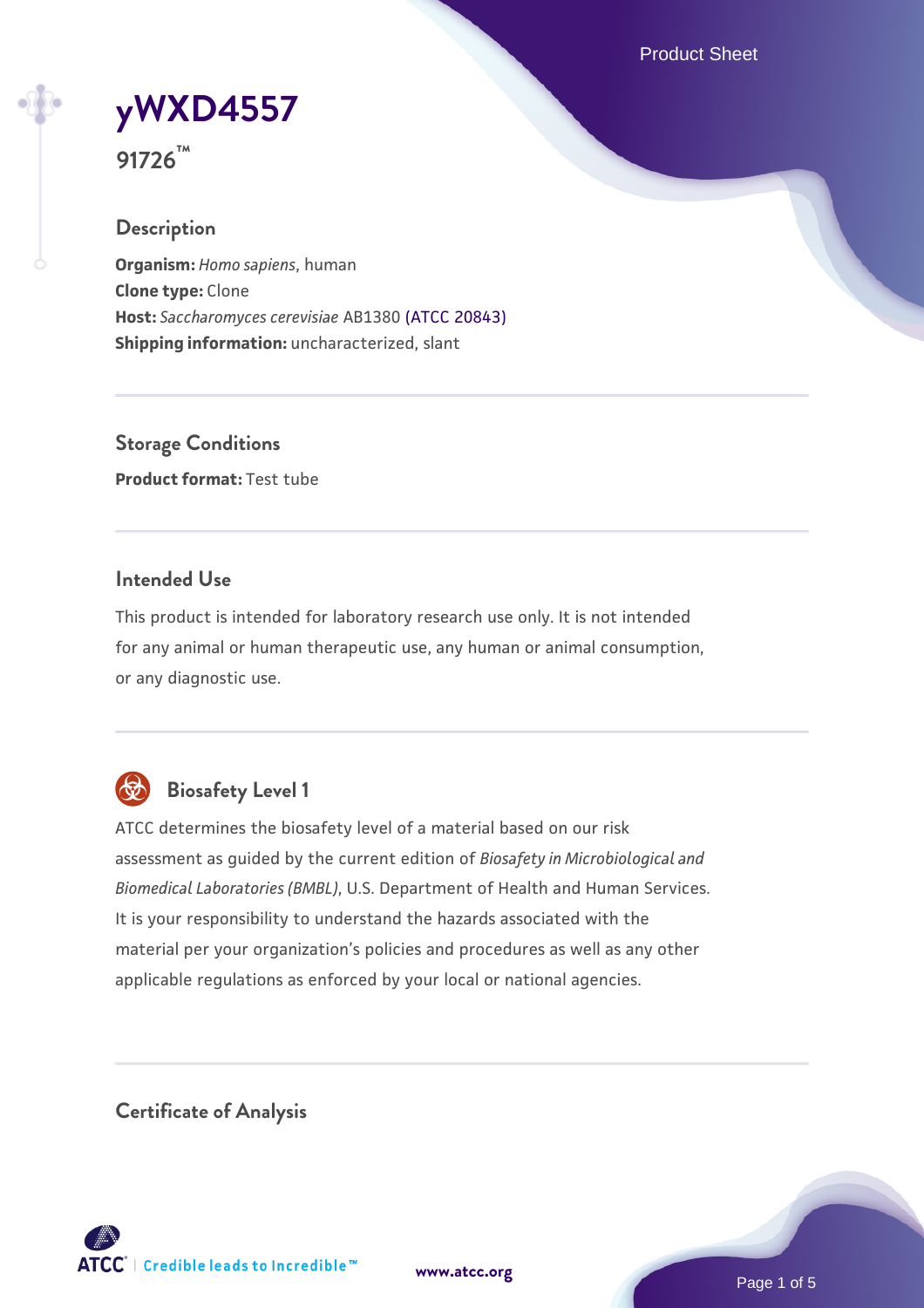### **[yWXD4557](https://www.atcc.org/products/91726)** Product Sheet **91726**

For batch-specific test results, refer to the applicable certificate of analysis that can be found at www.atcc.org.

## **Insert Information**

**Type of DNA:** genomic **Genome:** Homo sapiens **Chromosome:** X X pter-q27.3 **Gene name:** DNA Segment, single copy **Gene product:** DNA Segment, single copy [DXS3530] **Gene symbol:** DXS3530 **Contains complete coding sequence:** Unknown **Insert end:** EcoRI

#### **Vector Information**

**Construct size (kb):** 325.0 **Intact vector size:** 11.454 **Vector name:** pYAC4 **Type of vector:** YAC **Host range:** *Saccharomyces cerevisiae*; *Escherichia coli* **Vector information:** other: telomere, 3548-4235 other: telomere, 6012-6699 Cross references: DNA Seq. Acc.: U01086 **Cloning sites:** EcoRI **Markers:** SUP4; HIS3; ampR; URA3; TRP1 **Replicon:** pMB1, 7186-7186; ARS1, 9632-10376

# **Growth Conditions**

**Medium:** 



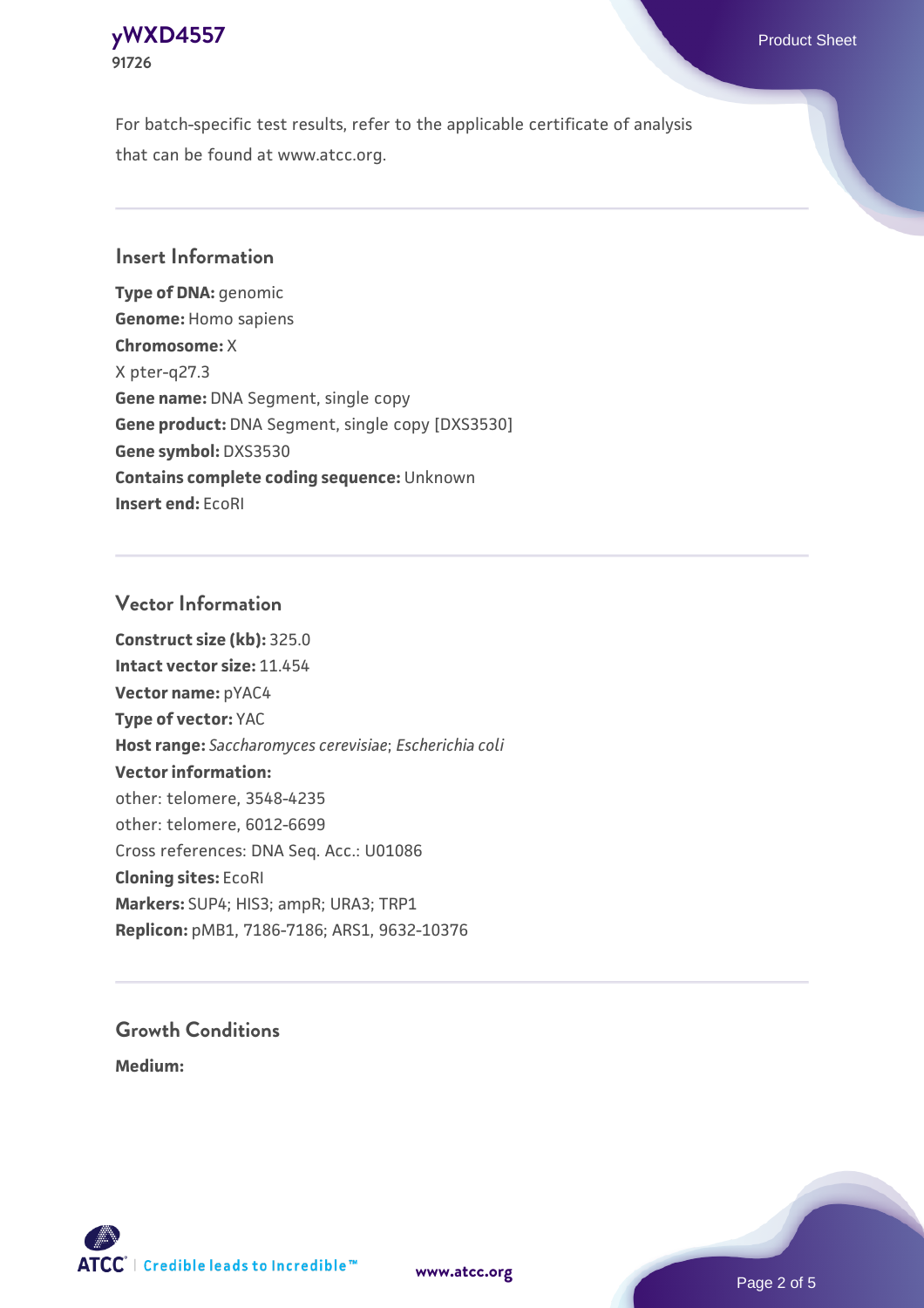#### **[yWXD4557](https://www.atcc.org/products/91726)** Product Sheet **91726**

[ATCC Medium 1245: YEPD](https://www.atcc.org/-/media/product-assets/documents/microbial-media-formulations/1/2/4/5/atcc-medium-1245.pdf?rev=705ca55d1b6f490a808a965d5c072196) **Temperature:** 30°C

#### **Notes**

More information may be available from ATCC (http://www.atcc.org or 703- 365-2620).

# **Material Citation**

If use of this material results in a scientific publication, please cite the material in the following manner: yWXD4557 (ATCC 91726)

# **References**

References and other information relating to this material are available at www.atcc.org.

# **Warranty**

The product is provided 'AS IS' and the viability of ATCC® products is warranted for 30 days from the date of shipment, provided that the customer has stored and handled the product according to the information included on the product information sheet, website, and Certificate of Analysis. For living cultures, ATCC lists the media formulation and reagents that have been found to be effective for the product. While other unspecified media and reagents may also produce satisfactory results, a change in the ATCC and/or depositor-recommended protocols may affect the recovery, growth, and/or function of the product. If an alternative medium formulation or reagent is used, the ATCC warranty for viability is no longer



**[www.atcc.org](http://www.atcc.org)**

Page 3 of 5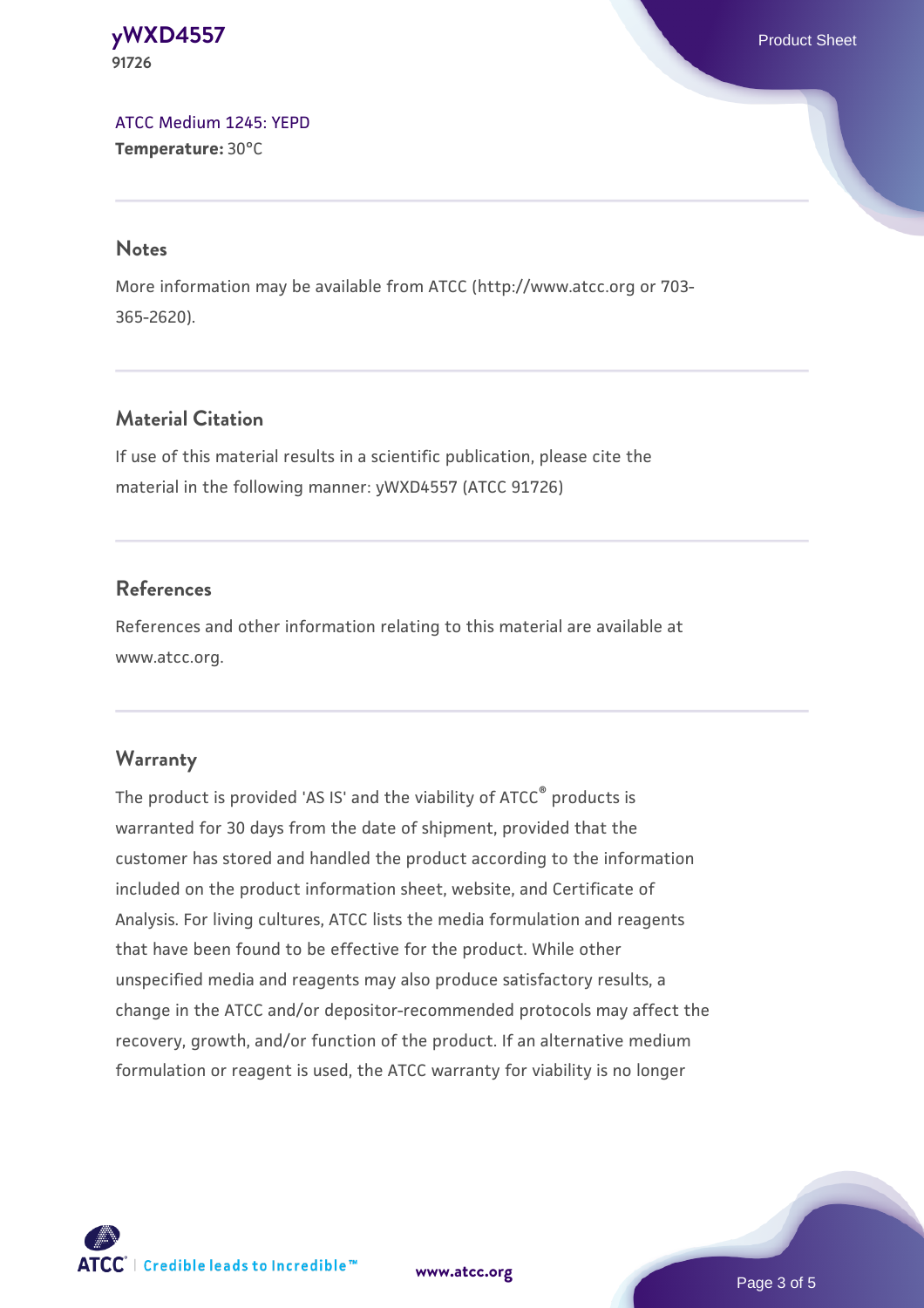**[yWXD4557](https://www.atcc.org/products/91726)** Product Sheet **91726**

valid. Except as expressly set forth herein, no other warranties of any kind are provided, express or implied, including, but not limited to, any implied warranties of merchantability, fitness for a particular purpose, manufacture according to cGMP standards, typicality, safety, accuracy, and/or noninfringement.

#### **Disclaimers**

This product is intended for laboratory research use only. It is not intended for any animal or human therapeutic use, any human or animal consumption, or any diagnostic use. Any proposed commercial use is prohibited without a license from ATCC.

While ATCC uses reasonable efforts to include accurate and up-to-date information on this product sheet, ATCC makes no warranties or representations as to its accuracy. Citations from scientific literature and patents are provided for informational purposes only. ATCC does not warrant that such information has been confirmed to be accurate or complete and the customer bears the sole responsibility of confirming the accuracy and completeness of any such information.

This product is sent on the condition that the customer is responsible for and assumes all risk and responsibility in connection with the receipt, handling, storage, disposal, and use of the ATCC product including without limitation taking all appropriate safety and handling precautions to minimize health or environmental risk. As a condition of receiving the material, the customer agrees that any activity undertaken with the ATCC product and any progeny or modifications will be conducted in compliance with all applicable laws, regulations, and guidelines. This product is provided 'AS IS' with no representations or warranties whatsoever except as expressly set forth herein and in no event shall ATCC, its parents, subsidiaries, directors, officers, agents, employees, assigns, successors, and affiliates be liable for indirect, special, incidental, or consequential damages of any kind in connection with or arising out of the customer's use of the product. While reasonable effort is made to ensure authenticity and reliability of materials on deposit, ATCC is not liable for damages arising from the misidentification or



**[www.atcc.org](http://www.atcc.org)**

Page 4 of 5